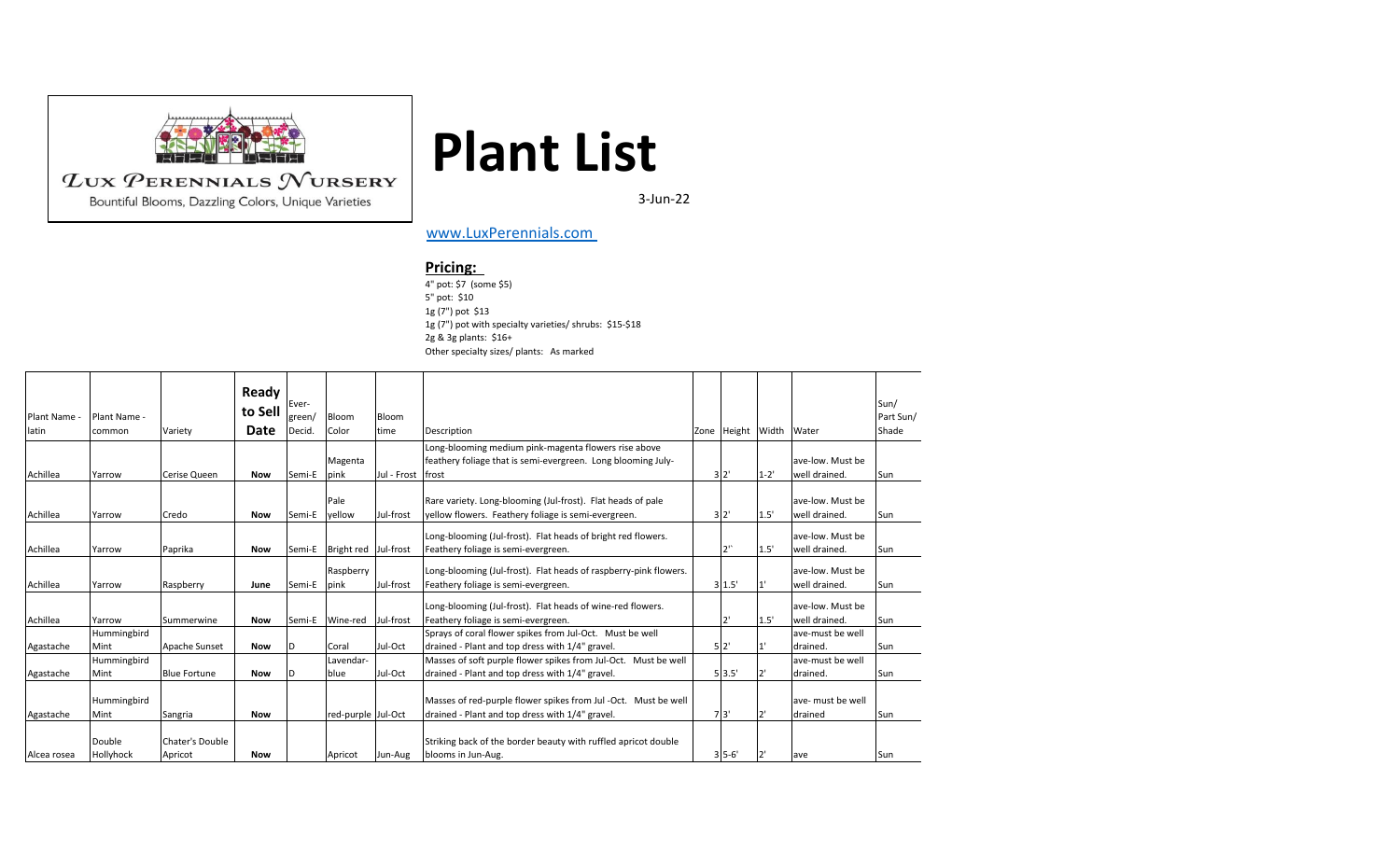|                         | Double                         | Chater's Double     |            |   | Rose-               |           | Striking back of the border beauty with ruffled rich rosy-purple   |                |              |                   |        |
|-------------------------|--------------------------------|---------------------|------------|---|---------------------|-----------|--------------------------------------------------------------------|----------------|--------------|-------------------|--------|
| Alcea rosea             | Hollyhock                      | Purple              | <b>Now</b> |   | purple              | Jun-Aug   | blooms in Jun-Aug.                                                 | $3'5-6'$       |              | ave               | Sun    |
|                         | Double                         | Chater's Double     |            |   |                     |           |                                                                    |                |              |                   |        |
| Alcea rosea             | Hollyhock                      | Red                 | <b>Now</b> |   |                     |           |                                                                    |                |              |                   |        |
|                         |                                |                     |            |   | Black-              |           | Striking back of the border beauty with very dark purple/black     |                |              |                   |        |
| Alcea rosea             | Hollyhock                      | <b>Black Knight</b> | Now        | D | purple              | Jun-Aug   | blooms Jun-Aug.                                                    | $35 - 6'$      | 2'           | ave               | Sun    |
|                         |                                |                     |            |   | Apricot-            |           | Striking back of the border beauty - starts with deep apricot-     |                |              |                   |        |
| Alcea rosea             | Hollyhock                      | Halo Apricot        | Now        | D | pink                | Jun-Aug   | pink blooms that finish wine red in Jun-Aug.                       | $35 - 6'$      | 2'           | ave               | Sun    |
|                         |                                |                     |            |   |                     |           | Striking back of the border beauty with deep bright rose-pink      |                |              |                   |        |
| Alcea rosea             | Hollyhock                      | Halo Cerise         | <b>Now</b> | D | Rose-pink           | Jun-Aug   | blooms with a purple eye in Jun-Aug                                | $35 - 6'$      | 2'           | ave               | Sun    |
|                         |                                |                     | Out till   |   | Pink-               | Late      | Showstopper! Huge (12") starburst-like pink-violet flower          |                |              |                   |        |
| Allium                  |                                | Schubertii          | next year  |   | lavender            | spring    | heads in late spring/ May.                                         | 3 18"          |              | ave               | Sun    |
|                         |                                |                     |            |   |                     |           |                                                                    |                |              |                   |        |
|                         |                                |                     |            |   |                     |           | Striking burgundy leaves and beautiful dark red/fuchsia blooms     |                |              |                   |        |
|                         |                                |                     |            |   |                     |           | top large plants that rise to 6-8' tall! Young leaves can be eaten |                |              |                   |        |
|                         |                                |                     |            |   |                     |           | for greens, and flower heads fill with seeds that can be toasted   |                |              |                   |        |
|                         |                                |                     |            |   |                     |           | and eaten as grains. Because of its stunning height, seed-filled   |                |              |                   |        |
| Amaranthus              | Amaranth                       | <b>Red Garnet</b>   | July       | D | Burgundy            | Jul-frost | flower heads make a great source of food for birds.                | 8'             | 2'           | ave               | Sun    |
|                         |                                |                     |            |   |                     |           | Pure white umbrels grace the garden in May/ June - a perfect       |                |              |                   |        |
|                         |                                |                     |            |   |                     |           | complement to early summer bloomers - roses, peonies,              |                |              |                   |        |
| Ammi Majus              | Bishop's Flower                |                     | late June  |   | White               |           | May/ June delphiniums, etc.                                        | 4'             | 1.5'         | ave               | Sun    |
|                         |                                |                     |            |   |                     |           | An early flowering Anemone. Graceful light pink flowers begin      |                |              |                   |        |
| Japanese                |                                |                     |            |   |                     |           | their show in early Aug, swaying above the foliage on wiry         |                |              |                   |        |
| Anenome                 | Windflower                     | <b>Pink Saucer</b>  | July       | D | Pink                | Aug-Oct   | stems.                                                             | 43'            | 2'           | ave or moist      | Sun/PS |
|                         |                                |                     |            |   |                     |           |                                                                    |                |              |                   |        |
|                         |                                |                     |            |   |                     |           | Huge (6"!) umbrella-like flower heads and stems - both             |                |              |                   |        |
|                         | Angelica Gigas Purple Angelica |                     | late June  |   | Purple-red Aug-Sept |           | burgundy-purple - so striking and unusual. Blooms Aug/Sept.        | 5 <sup>1</sup> | 2'           | ave               | Sun/PS |
|                         |                                |                     |            |   |                     |           |                                                                    |                |              |                   |        |
|                         |                                |                     |            |   |                     |           | A best-selling Aster with rich purple mounds of daisy-like         |                |              |                   |        |
| Aster                   |                                | Purple Dome         | Now        |   | Purple              | Sept/Oct  | blooms in Sept/Oct. Dwarf Aster - 18" tall, so no flopping.        | 3 1.5'         | 1.5'         | ave               | Sun    |
|                         |                                |                     |            |   |                     |           |                                                                    |                |              |                   |        |
|                         |                                |                     |            |   |                     |           | Evergreen with beautiful plum-burgundy leaves in winter and        |                |              |                   |        |
| Bergenia                |                                | Pink Dragonfly      | <b>Now</b> |   | Deep pink Apr-May   |           | striking deep pink flowers in spring and sometimes in fall.        | 41'            | 1'           | Ave               | Sun/PS |
|                         |                                |                     |            |   |                     |           |                                                                    |                |              |                   |        |
| Buddleia                | <b>Butterfly Bush</b>          | Asian Moon          | late June  |   |                     |           |                                                                    |                |              |                   |        |
|                         |                                |                     |            |   |                     |           |                                                                    |                |              |                   |        |
| Centranthus             |                                | Albus/ Snow         |            |   |                     |           | Super long blooming white clusters May-Nov. With some              |                |              |                   |        |
| Ruber                   | Jupiter's Beard                | Cloud               | July       |   | White               | May-Nov   | deadheading, one of the longest blooming perennials.               | 5'2.5'         | $2^{\prime}$ | ave               | Sun/PS |
|                         |                                |                     |            |   |                     |           | Super long blooming vibrant red-coral-pink clusters May-Nov.       |                |              |                   |        |
| Centranthus             | Jupiter's Beard                |                     |            |   | Coral-red-          |           | With some deadheading, one of the longest blooming                 |                |              |                   |        |
| Ruber                   | or Red Valarian                | <b>Pretty Betsy</b> | late June  |   | pink                | May-Nov   | perennials.                                                        | 5'2.5'         | 2'           | ave               | Sun/PS |
|                         |                                |                     |            |   |                     |           |                                                                    |                |              |                   |        |
| Cosmos                  |                                |                     |            |   | Pink-               | Summer    | Shimmery pink-apricot flowers summer to fall on bushy, fern-       |                |              |                   |        |
| <b>Bipinnatus</b>       | Cosmos                         | Apricotta           | Now        |   | apricot             | frost     | leafed plants from summer until frost.                             | 3'             | 2'           | ave               | Sun    |
| Cosmos                  |                                |                     |            |   |                     |           |                                                                    |                |              |                   |        |
| atrosanguineu Chocolate |                                |                     |            |   | Burgundy-           | Summer    | Smells like chocolate! Velvety burgundy red blooms from early      |                |              |                   |        |
|                         | Cosmos                         | <b>Black Magic</b>  | Now        |   | red                 | frost     | summer until frost.                                                | $2^{\prime}$   | 2'           | ave               | Sun    |
|                         |                                |                     |            |   |                     |           |                                                                    |                |              |                   |        |
|                         |                                |                     |            |   |                     |           | Great for adding texture to the garden, this bold architectural    |                |              |                   |        |
| Cynara                  |                                |                     |            |   |                     | late      | plant has jagged gray leaves up to 3' long and purple thistle-     |                |              | ave. Must be well |        |
| cardunculus             |                                | Cardoon             | <b>Now</b> |   | Purple              | summer    | shaped flowers that bloom in late summer and fall.                 | $74-5'$        | 2.5'         | drained.          | Sun    |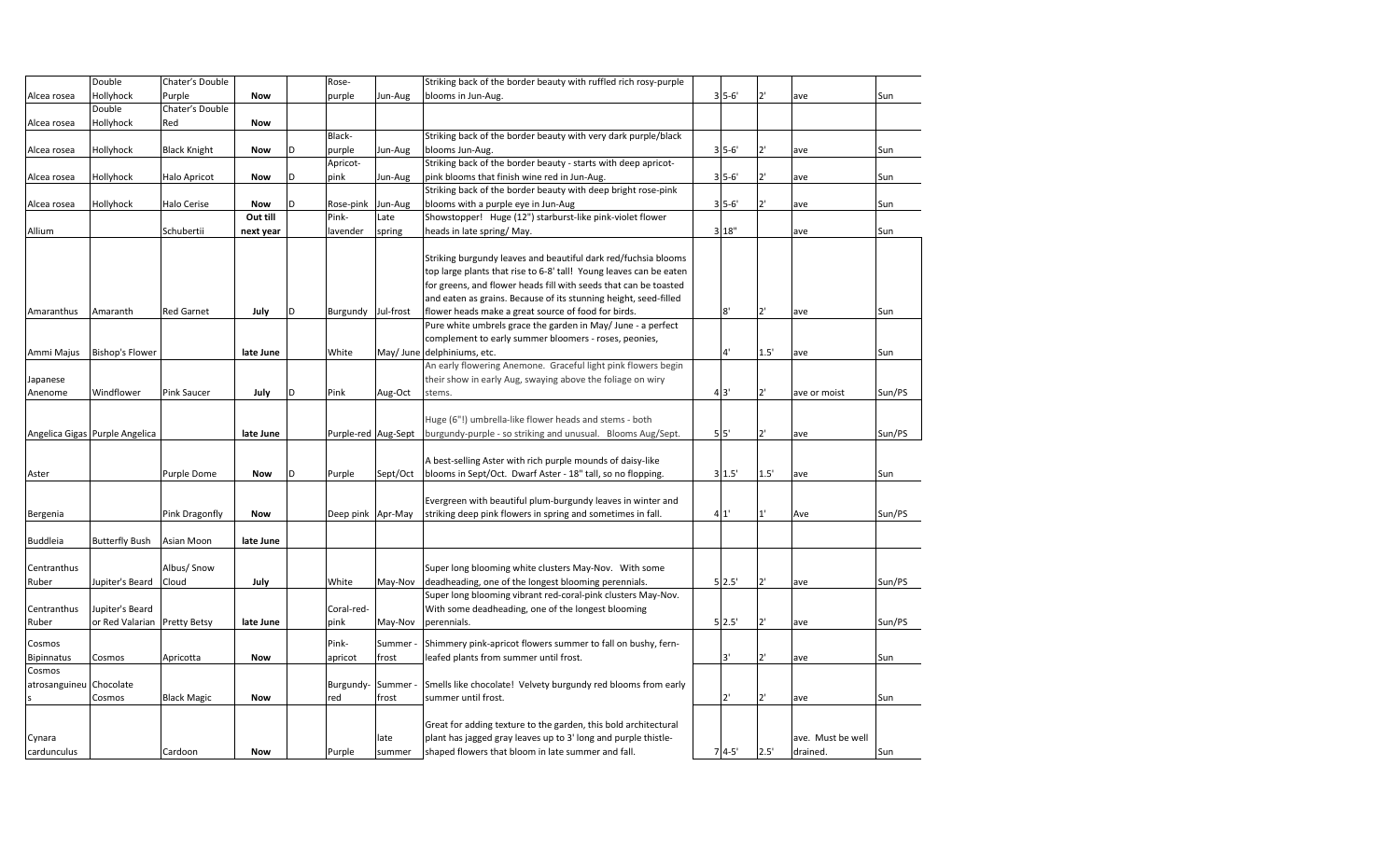| Dianthus   | Sweet William Sooty   |                     | Now        |   | Dark red   |                | May-June   medium green leaves mature to mahogany.                                                                                    | 3'1.5'    | 9"   | ave              | Sun |
|------------|-----------------------|---------------------|------------|---|------------|----------------|---------------------------------------------------------------------------------------------------------------------------------------|-----------|------|------------------|-----|
|            |                       |                     |            |   |            |                | Masses of velvety Maroon-chocolate flowers. Lance-shaped,                                                                             |           |      |                  |     |
| Delphinium | Larkspur              | Pink Punch          | Now        |   | Pink       |                | May/June packed with pink flower spikes in May/June. Remove spikes at                                                                 | $34-5'$   | 1.5' | ave              | Sun |
|            |                       |                     |            |   |            |                | height in small spaces. Tall 'back of the border' perennial                                                                           |           |      |                  |     |
|            |                       |                     |            |   |            |                | mulberry pink flowers with a frilled edge. Great for adding                                                                           |           |      |                  |     |
|            |                       |                     |            |   |            |                | Likley the deepest pink delphinium available today - rich                                                                             |           |      |                  |     |
| Delphinium | Larkspur              | Galahad             | <b>Now</b> | D | White      |                | May/ June rebloom in fall.                                                                                                            | $3'4-5'$  | 1.5' | ave              | Sun |
|            |                       | Pacific Giant       |            |   |            |                | flower spikes in May/June. Remove spikes at the base for a                                                                            |           |      |                  |     |
|            |                       |                     |            |   |            |                | Tall 'back of the border' perennial densly packed with white                                                                          |           |      |                  |     |
| Delphinium | Larkspur              | <b>Black Knight</b> | <b>Now</b> |   | Purple     |                | May/June for a rebloom in fall.                                                                                                       | $3'4-5'$  | 1.5' | ave              | Sun |
|            |                       |                     |            |   |            |                | purple flower spikes in May/June. Remove spikes at the base                                                                           |           |      |                  |     |
|            |                       |                     |            |   |            |                | Tall 'back of the border' perennial densly packed with deep                                                                           |           |      |                  |     |
| Delphinium | Larkspur              | Astolat             | <b>Now</b> | D | pink       |                | May/June spikes at the base for a rebloom in fall.                                                                                    | $3'4-5'$  | 1.5' | ave              | Sun |
|            |                       | Pacific Giant       |            |   | Lavendar-  |                | double lavendar-pink flower spikes in May/June. Remove                                                                                |           |      |                  |     |
|            |                       |                     |            |   |            |                | Tall 'back of the border' perennial densly packed with semi-                                                                          |           |      |                  |     |
| Dahlia     |                       | Spartacus           | <b>Now</b> |   | red        | Jul-frost      | blooms. Beautiful in arrangements.                                                                                                    | 4.5'      | 3'   | be well drained. | Sun |
|            |                       |                     |            |   |            |                | Loads of large flowers until Oct or Nov. - Huge 9" dark red                                                                           |           |      | ave-heavy. Must  |     |
| Dahlia     |                       | Dragonberry         | <b>Now</b> |   | pink       | Jul-frost      | fading to orange-pink. So striking in arrangements.                                                                                   | 4.5'      | 3'   | be well drained. | Sun |
|            |                       |                     |            |   | orange     |                | Loads of large flowers until Oct or Nov. - 5" blooms of fuschia                                                                       |           |      | ave-heavy. Must  |     |
|            |                       |                     |            |   | Fuschia    |                |                                                                                                                                       |           |      |                  |     |
| Dahlia     |                       | Maarn               | <b>Now</b> |   | Orange     | Jul-frost      | Beautiful in arrangements.                                                                                                            | 3.5'      | 2.5' | be well drained. | Sun |
|            |                       |                     |            |   |            |                | Loads of large flowers until Oct or Nov. - 4" orange blooms.                                                                          |           |      | ave-heavy. Must  |     |
| Dahlia     |                       | I'm a Hottie        | <b>Now</b> |   | magenta    | Jul-frost      | blooms. Stunning in arrangements.                                                                                                     | 5'        | 3'   | be well drained. | Sun |
|            |                       |                     |            |   | Hot pink-  |                | Loads of large flowers until Oct or Nov. - 8" hot pink-magenta                                                                        |           |      | ave-heavy. Must  |     |
| Dahlia     |                       | Intrigue            | <b>Now</b> |   | Coral      | Jul-frost      | coral. Great in arrangements.                                                                                                         | 4'        | 2.5' | be well drained. | Sun |
|            |                       |                     |            |   |            |                | Loads of large flowers until Oct or Nov. - 4" blooms of rich deep                                                                     |           |      | ave-heavy. Must  |     |
| Dahlia     |                       | Beauty              | Now        |   | Red-black  | Jul-frost      | orange.                                                                                                                               | 4.5'      | 3'   | be well drained. | Sun |
|            |                       | Holly Hill Black    |            |   |            |                | black. Incredible in arrangements esp paired with corals, pinks,                                                                      |           |      | ave-heavy. Must  |     |
|            |                       |                     |            |   |            |                | Loads of large flowers until Oct/ Nov. - 6" blooms of dark red-                                                                       |           |      |                  |     |
| Dahlia     |                       | Coral Gypsy         | Now        |   | Coral-pink | Jul-frost      | coral-pink. Gorgeous in arrangements.                                                                                                 | 4'        | 3'   | be well drained. | Sun |
|            |                       |                     |            |   |            |                | Loads of large flowers until Oct/ Nov. - 7" blooms of rich deep                                                                       |           |      | ave-heavy. Must  |     |
| Imperialis | Bell Tree Dahlia Pink |                     | Now        |   | pink       |                | Oct or Nov wind. After blooming cut to ground/6".                                                                                     | $8 8-10$  | 5'   | ave              | Sun |
| Dahlia     |                       |                     |            |   | Lavender-  |                | from high wind. Cut stalk to 6" after blooming. Protect from                                                                          |           |      |                  |     |
|            |                       |                     |            |   |            |                | unusual bamboo-like stems. Must be staked and protected                                                                               |           |      |                  |     |
|            |                       |                     |            |   |            |                | foliage plant with finely cut leaves in abundance covering the                                                                        |           |      |                  |     |
|            |                       |                     |            |   |            |                | in Oct or Nov but before then it makes an absolutely stunning                                                                         |           |      |                  |     |
|            |                       |                     |            |   |            |                | 5" lavender-pink blooms on panicles 3' wide per stalk. Blooms                                                                         |           |      |                  |     |
|            |                       |                     |            |   |            |                | Very rare - huge dahlia that gets to 8' or even 12'++. Loads of                                                                       |           |      |                  |     |
|            |                       |                     |            |   |            |                |                                                                                                                                       |           |      |                  |     |
| Imperialis | Bluebell              | Caerulea            | Now        |   | blue       | Oct or Nov 6". |                                                                                                                                       | $8 \; 8'$ | 5'   | ave              | Sun |
| Dahlia     | <b>Tree Dahlia</b>    |                     |            |   |            |                | staked and protected from wind. After blooming cut to ground/                                                                         |           |      |                  |     |
|            |                       |                     |            |   |            |                | abundance covering the unusual bamboo-like stems. Must be                                                                             |           |      |                  |     |
|            |                       |                     |            |   |            |                | absolutely stunning foliage plant with finely cut leaves in                                                                           |           |      |                  |     |
|            |                       |                     |            |   |            |                | inch flower blooms in Oct or Nov, but before then it makes an                                                                         |           |      |                  |     |
|            |                       |                     |            |   |            |                | soil, in a situation protected from frost. The enormous 6 to 8                                                                        |           |      |                  |     |
|            |                       |                     |            |   |            |                | successful flowering it needs to be grown in rich, well-drained                                                                       |           |      |                  |     |
|            |                       |                     |            |   |            |                | heights in excess of 8' in a single season, and to ensure                                                                             |           |      |                  |     |
|            |                       |                     |            |   |            |                | As beautiful as it is rare, this is a pale blue form of the fabulous<br>native Mexican tree dahlia. An impressive species, it reaches |           |      |                  |     |
|            |                       |                     |            |   |            |                |                                                                                                                                       |           |      |                  |     |
|            |                       |                     |            |   |            |                |                                                                                                                                       |           |      |                  |     |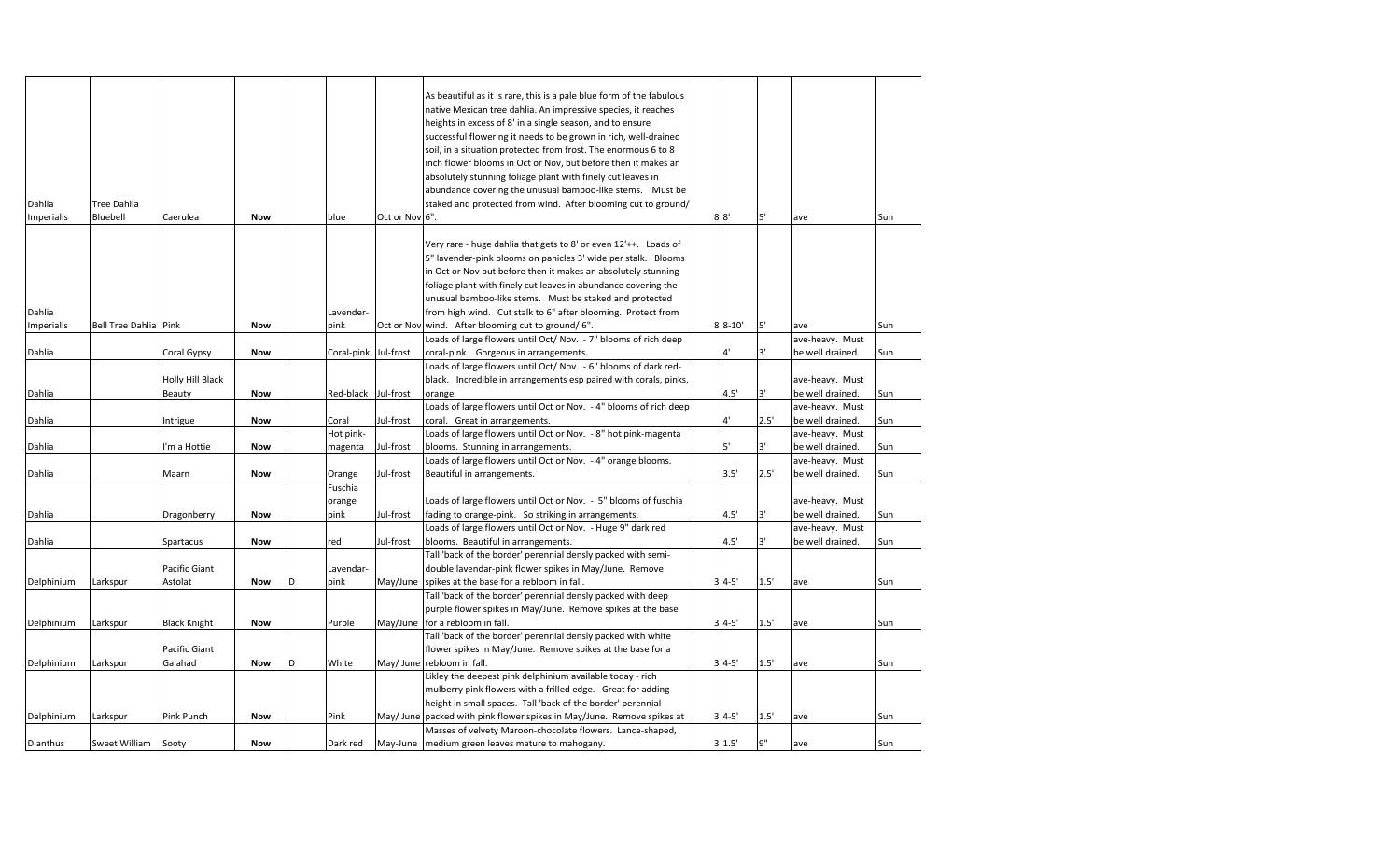|                  |                     | Blackthorn            |            |        |             |           |                                                                                                                             |                |              |                    |        |
|------------------|---------------------|-----------------------|------------|--------|-------------|-----------|-----------------------------------------------------------------------------------------------------------------------------|----------------|--------------|--------------------|--------|
| Diascia          | Twinspur            | Apricot               | <b>Now</b> |        | Apricot     |           |                                                                                                                             |                |              |                    |        |
|                  |                     |                       |            |        |             |           |                                                                                                                             |                |              |                    |        |
| Diascia          | Twinspur            | Lucy                  | <b>Now</b> |        | Light coral |           |                                                                                                                             |                |              |                    |        |
|                  |                     |                       |            |        |             |           |                                                                                                                             |                |              |                    |        |
|                  |                     |                       |            |        |             |           | Vivd coral-red flowers from spring to fall (shear lightly to keep                                                           |                |              |                    |        |
| Diascia          | Twinspur            | Redstart              | Now        |        | Coral-red   |           | Spring-Fall blooming). Great for front of borders or containers.                                                            | 86"            | 18"          | ave                | Sun    |
| Diascia          | Twinspur            | White                 | <b>Now</b> |        |             |           |                                                                                                                             |                |              |                    |        |
|                  |                     |                       |            |        | Apricot-    |           | Magnificent spires of apricot-pink tubular flowers attract<br>hummingbirds galore. Cut main flower spike after blooming and |                |              |                    |        |
| Digitalis        | Foxglove            | <b>Apricot Beauty</b> | <b>Now</b> |        | pink        |           | May-June side shoots bloom sporatically over summer.                                                                        | 3 <sup>4</sup> | $1^{\prime}$ | moist              | Sun/PS |
|                  |                     |                       |            |        |             |           | Magnificent spires of purple/pink tubular flowers attract                                                                   |                |              |                    |        |
|                  |                     |                       |            |        | purple-     |           | hummingbirds galore. Cut main flower spike after blooming and                                                               |                |              |                    |        |
| <b>Digitalis</b> | Foxglove            | Excelsior             | <b>Now</b> |        | pink        | May-June  | side shoots bloom sporatically over summer.                                                                                 | 3 <sup>4</sup> | $1^{\circ}$  | moist              | Sun/PS |
|                  |                     |                       |            |        |             |           | Magnificent spires of rosy-pink tubular flowers attract<br>hummingbirds galore. Cut main flower spike after blooming and    |                |              |                    |        |
| <b>Digitalis</b> | Foxglove            | Strawberry            | <b>Now</b> |        | Rosy-pink   | May-June  | side shoots bloom sporatically over summer.                                                                                 | 3'3'           | $1^{\circ}$  | moist              | Sun/PS |
| Echium           |                     |                       |            |        | Coral-red-  | May-late  | Stunning russet-coral-red flower spikes - long blooming from                                                                |                |              | ave - dry. Must be |        |
| Amoenum          |                     | <b>Red Feathers</b>   | Nonw       |        | pink        | summer    | May - late summer. Great for a short vertical accent.                                                                       | 71'            | 8"           | well drained       | Sun    |
|                  |                     | Pow Wow Wild          |            |        | Rose-       |           |                                                                                                                             |                |              |                    |        |
| Echinacea        | Coneflower          | Berry                 | <b>Now</b> |        | purple      | July-Sept | Showy rose-purple blooms from summer to fall.                                                                               | 42'            | 1.5'         | ave                | Sun    |
|                  |                     |                       |            |        |             |           |                                                                                                                             |                |              |                    |        |
|                  |                     |                       |            |        |             |           |                                                                                                                             |                |              |                    |        |
| Eupatorium       |                     |                       |            |        |             |           | Tall and stately. Masses of majestic white flower clusters from                                                             |                |              |                    |        |
| Fistulosum       | Joe Pye Weed        | <b>Ivory Towers</b>   | <b>Now</b> | D      | White       | Jul-Sept  | Jul-Sept.                                                                                                                   | $3 5-7$        | $3 - 4'$     | ave-moist          | Sun/PS |
|                  |                     | Atropurpureum         |            |        |             |           | Tall and stately. Masses of fragrant wine-red flower clusters Jul-                                                          |                |              |                    |        |
| Eupatorium       | Joe Pye Weed        | /Glow                 | <b>Now</b> |        | Wine-red    | Jul-Sept  | Sept.                                                                                                                       | $35 - 7'$      | $3 - 4'$     | ave-moist          | Sun/PS |
|                  |                     |                       |            |        |             |           |                                                                                                                             |                |              |                    |        |
|                  |                     |                       |            |        |             |           | Cleopatra Foxtail Lily (Eremurus) is breathtaking with tall fronds                                                          |                |              |                    |        |
|                  |                     |                       |            |        |             |           | of glowing tangerine flowers that add drama and beautiful                                                                   |                |              |                    |        |
|                  |                     |                       |            |        |             |           | vertical lines in the early-to-mid summer garden. Beautiful                                                                 |                |              |                    |        |
|                  |                     |                       |            |        |             |           | against an evergreen background. Foliage withers back during                                                                |                |              |                    |        |
| Eremurus         |                     |                       | Out till   |        |             | early-mid | flowering but if you plant amongst late flowering perennials or                                                             |                |              | ave-dry Must be    |        |
| Isabellinus      | <b>Foxtail Lily</b> | Cleopatra             | next year  |        | Tangerine   | summer    | groundcover it will hide that. Needs to be well drained.                                                                    | 5'1.5'         | $5 - 6'$     | well drained       | Sun    |
|                  |                     |                       |            |        |             |           | Profuse clusters of fragrant, mauve flowers over an                                                                         |                |              |                    |        |
|                  |                     |                       |            |        | Purple-     |           | exceptionally long season. One of the first perennials to bloom                                                             |                |              | ave. Must be well  |        |
| Erysimum         | Wallflower          | <b>Bowles Mauve</b>   | <b>Now</b> | Semi-E | violet      | Apr-fall  | in spring! Needs good drainage.                                                                                             | 62'            | 1.5'         | drained.           | Sun/PS |
|                  |                     |                       |            |        |             | Early     | 2x as tall as standard orange wallflower - this rare cultivar from                                                          |                |              |                    |        |
|                  | Giant               |                       |            |        |             | Spring-   | England stands a whopping 3' tall, with a profusion of orange                                                               |                |              | ave. Must be well  |        |
| Erysimum         | Wallflower          | Jumbo Orange          | <b>Now</b> | Semi-E | Orange      | summer    | flowers in spring to early summer. Needs good drainage.                                                                     | 63'            | 2'           | drained.           | Sun/PS |
| Fuchsia          |                     | <b>Bud Cole</b>       | <b>Now</b> |        |             |           |                                                                                                                             |                |              |                    |        |
|                  |                     |                       |            |        |             |           |                                                                                                                             |                |              |                    |        |
|                  |                     |                       |            |        |             |           | In the PNW, grow these hardy fuchsias in sun for non-stop                                                                   |                |              |                    |        |
|                  |                     |                       |            |        | Maroon-     | early     | blooms. A beautiful long-blooming flowering shrub. Striking                                                                 |                |              |                    |        |
|                  |                     | DebRon's Black        |            |        | purple-     | summer    | maroon sepals and purple-black corollas - flowers from early                                                                |                |              |                    |        |
| Fuchsia          |                     | Cherry                | <b>Now</b> |        | black       | frost     | summer - fall, a hummingbird favorite.                                                                                      | $8'3-5'$       | 4'           | ave-moist          | Sun/PS |
|                  |                     |                       |            |        |             |           |                                                                                                                             |                |              |                    |        |
|                  |                     |                       |            |        |             | early     | In the PNW, grow these hardy fuchsias in sun for non-stop                                                                   |                |              |                    |        |
|                  |                     | Groene Kans           |            |        |             | summer -  | blooms. A beautiful long-blooming flowering shrub. Striking                                                                 |                |              |                    |        |
| Fuchsia          |                     | Glory                 | Now        | E      | Coral       | frost     | coral flowers from early summer - fall, a hummingbird favorite.                                                             | 8'2.5'         | 2.5'         | ave-moist          | Sun/PS |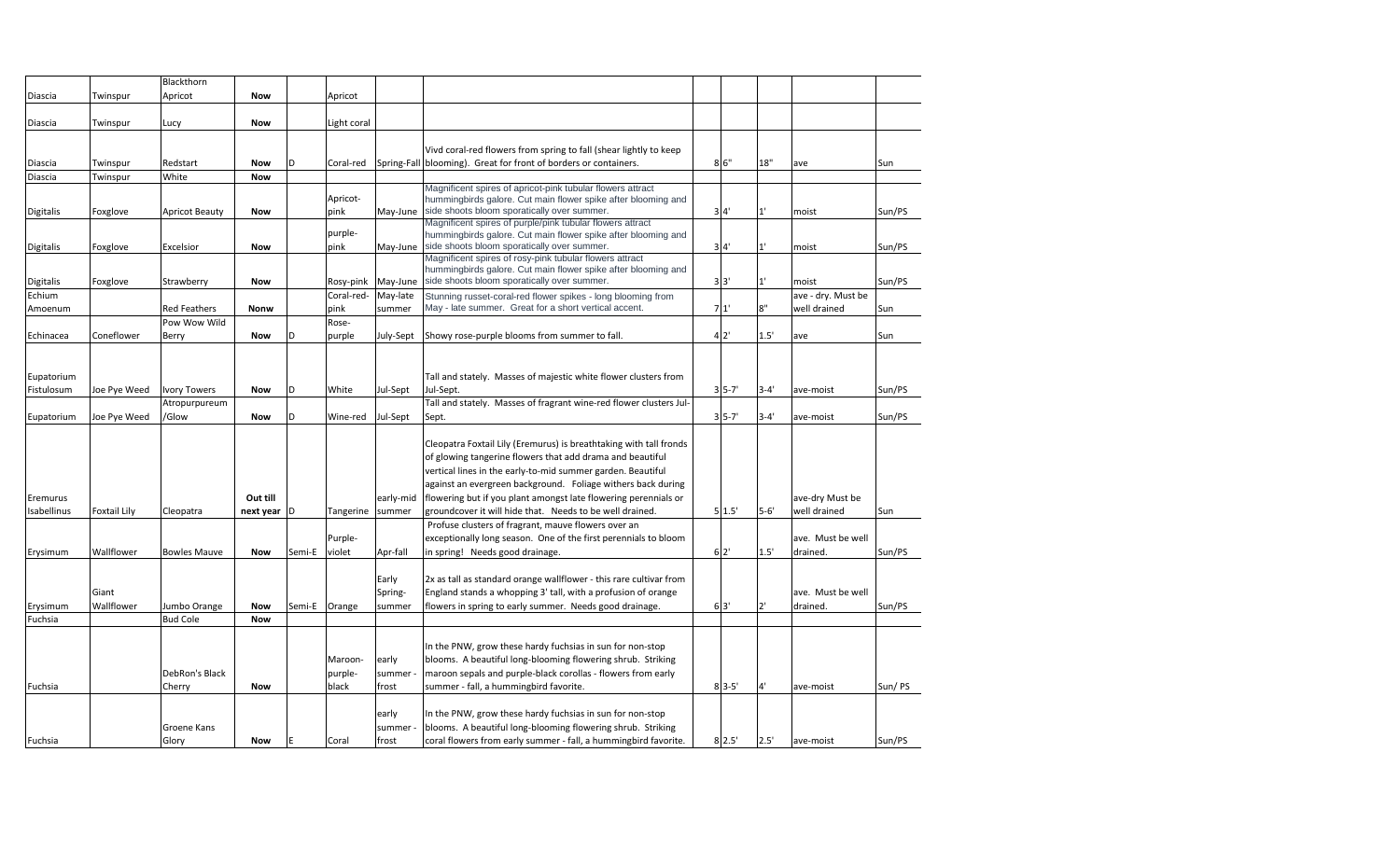|              |                               |                   |            |        |            |           | In the PNW, grow these hardy fuchsias in sun for non-stop             |                 |              |                   |        |
|--------------|-------------------------------|-------------------|------------|--------|------------|-----------|-----------------------------------------------------------------------|-----------------|--------------|-------------------|--------|
|              |                               |                   |            |        |            | early     | blooms. A beautiful long-blooming flowering shrub. Striking           |                 |              |                   |        |
|              |                               |                   |            |        | Red &      | summer    | red sepals and purple corollas - flowers from early summer -          |                 |              |                   |        |
| Fuchsia      |                               | Voltaire          | <b>Now</b> |        | purple     | frost     | fall, a hummingbird favorite.                                         | $8'3-5'$        | 3'           | ave-moist         | Sun/PS |
|              |                               |                   |            |        |            |           | Wine-red daisy-like flowers bloom continuously from May -             |                 |              |                   |        |
|              |                               |                   |            |        |            |           |                                                                       |                 |              |                   |        |
| Gaillardia   |                               |                   |            |        |            |           | Sept. Short lived perennial - cut back to 6" late summer to           |                 |              | ave. Must be well |        |
| Aristata     | Blanket Flower Burgunder      |                   | April      |        | Wine-red   | May-Sept  | promote longer life.                                                  | 3'2.5'          | 2.5'         | drained.          | Sun    |
| Gaura        |                               |                   |            |        | White/     |           | Airy clouds of white star shaped flowers tinged with pink that        |                 |              |                   |        |
| lindheimeri  | Butterfly Gaura The Bride     |                   | <b>Now</b> |        | Pink       | Jul-Frost | bloom from Jul until frost.                                           | $5$ 2-2.5'      | 2.5'         | ave               | Sun/PS |
| Gaura        |                               |                   |            |        |            |           | Airy clouds of deep pink star shaped flowers flutter above red        |                 |              |                   |        |
| lindheimeri  | Butterfly Gaura Siskiyou Pink |                   | <b>Now</b> |        | White      | Jul-Frost | tinted foliage. Blooms from Jul until frost.                          | $5$ 2-2.5'      | 2.5'         | ave               | Sun/PS |
|              |                               |                   |            |        |            |           | Profusion of soft pink flowers with crimson veins May-Sept.           |                 |              |                   |        |
| Geranium     | Geranium                      | Vision Light Pink | <b>Now</b> |        | Light pink | May-Sept  | Leaves turn burgundy in fall.                                         | 3'9''           | 1'           | ave               | Sun    |
|              |                               |                   |            |        |            |           | Award winning Geranium 'Rozanne' is one of the longest                |                 |              |                   |        |
|              |                               |                   |            |        |            |           | blooming perennials in the garden. Not the same as annual             |                 |              |                   |        |
|              |                               |                   |            |        |            |           | geranium. Amazing non-stop masses of purple flowers with no           |                 |              |                   |        |
|              |                               |                   |            |        |            |           |                                                                       |                 |              |                   |        |
|              |                               |                   |            |        |            |           | dead-heading. A gorgeous companion to roses, dahlias,                 |                 |              |                   |        |
| Geranium     |                               | Rozanne           | <b>Now</b> | D      | Purple     |           | May-frost flowering shrubs.                                           | $5^{\circ}1.5'$ | 2'           | ave               | Sun/PS |
|              |                               |                   |            |        |            |           | One of my favorites - an early AND long blooming perennial that       |                 |              |                   |        |
|              |                               |                   |            |        |            |           | is evergreen. Masses of warm tangerine flowers that                   |                 |              |                   |        |
|              |                               | Totally           |            |        |            |           | butterflies adore. Blooms heavily April-summer and                    |                 |              |                   |        |
| Geum         |                               | Tangerine         | <b>Now</b> |        | Tangerine  |           | April-frost sporadically until frost.                                 | 5 <sup>2</sup>  | 1.5'         | ave               | Sun/PS |
| Helianthus   | Sunflower                     | Lemon Queen       | <b>Now</b> |        |            |           |                                                                       |                 |              |                   |        |
|              |                               |                   |            |        |            |           |                                                                       |                 |              |                   |        |
|              |                               |                   |            |        |            |           | Beautiful cranberry ruffled flowers. Arching long slender leaves      |                 |              |                   |        |
| Hemerocallis | Daylily                       | Cranberry         | <b>Now</b> |        | Pink-red   | Jul/Aug   | a beautiful foliage accent within the garden.                         | 3'2'            | 2'           | ave               | Sun    |
|              |                               |                   |            |        |            |           | Evergreen lily foliage with flowers for months in fall/winter,        |                 |              |                   |        |
|              |                               |                   |            |        | Red        |           | sometimes thru Christmas. Sporadic blooms other times during          |                 |              |                   |        |
| Hesperantha  |                               |                   |            |        |            |           |                                                                       |                 |              |                   |        |
| Coccinea     | River Lily                    | Crimson           | <b>Now</b> |        | raspberry  | Oct-Dec   | the year.                                                             | $71-1.5'$       | $1^{\prime}$ | ave/moist         | Sun    |
|              |                               |                   |            |        |            |           | Evergreen lily foliage with flowers for months in fall/winter,        |                 |              |                   |        |
| Hesperantha  |                               |                   |            |        |            |           | sometimes thru Christmas. Sporadic blooms other times during          |                 |              |                   |        |
| Coccinea     | <b>River Lily</b>             | Light Pink        | <b>Now</b> |        | Light pink | Oct-Dec   | the year.                                                             | $71-1.5'$       | 1'           | ave/moist         | Sun    |
|              |                               |                   |            |        |            |           |                                                                       |                 |              |                   |        |
|              |                               | Honeymoon         |            |        |            |           | The darkest richest red hibiscus! Showstopping velvet red             |                 |              |                   |        |
| Hibiscus     |                               | Deep Red          | July       |        | Red        | Summer    | flowers up to 8 inches wide and bloom mid-late summer.                | 4'2.5'          | 2'           | ave               | Sun/PS |
| Iberis       | Candytuft                     | Masterpiece       | <b>Now</b> |        |            |           |                                                                       |                 |              |                   |        |
|              |                               |                   |            |        | Dark       |           | Large velvety dark purple blooms in May with smaller rebloom          |                 |              |                   |        |
| Iris         | <b>Bearded Iris</b>           | Purple            | <b>Now</b> | D      | purple     | May, Aug  | in August                                                             | $5'3'$          | 1.5'         | ave               | Sun/PS |
|              |                               |                   |            |        |            |           | Elegant coral flower spikes Jul-Sept and strappy evergreen            |                 |              |                   |        |
|              |                               |                   |            |        |            |           |                                                                       |                 |              |                   |        |
|              |                               |                   |            |        |            |           | foliage. Love red hot poker but not into the typical bright           |                 |              |                   |        |
|              |                               |                   |            |        |            |           | orange flowers? Timothy is for you! Lovely coral blends               |                 |              |                   |        |
| Kniphofia    |                               |                   |            |        |            |           | beautifully with purple, burgundy, magenta, hot pink and even         |                 |              |                   |        |
| Timothy      | Red Hot Poker                 | Timothy           | <b>Now</b> |        | Coral      | Jul-Sept  | orange.                                                               | 64'             | 2'           | ave               | Sun/PS |
| Kniphofia    |                               |                   |            |        |            |           |                                                                       |                 |              |                   |        |
|              |                               |                   |            |        | Mango-     |           |                                                                       |                 |              |                   |        |
| Mango        |                               |                   |            |        |            |           |                                                                       |                 |              |                   |        |
| Popsicle **  | Red Hot Poker                 | Mango Popsicle    | <b>Now</b> |        | orange     | Jun-Oct   | Impressive spikes of mango-orange flowers from Jun-Oct.               | 62'             | 1.5'         | ave               | Sun    |
|              |                               |                   |            |        |            |           |                                                                       |                 |              |                   |        |
|              |                               |                   |            |        |            |           | A rarely offered species, this late summer flowering beauty is a      |                 |              |                   |        |
| Kniphofia    |                               |                   |            |        |            | late      | difficult one to overlook in the garden as it is a real giant, one of |                 |              |                   |        |
| Tysonii      | Red Hot Poker                 |                   | Aug        | Semi-E | Orange     | summer    | the very biggest of all kniphofias at 4.5' tall.                      | 8 <sup>5</sup>  | 3'           | ave               | Sun/PS |
| Lavatera     | <b>Tree Mallow</b>            | Barnsley          | <b>Now</b> |        |            |           |                                                                       |                 |              |                   |        |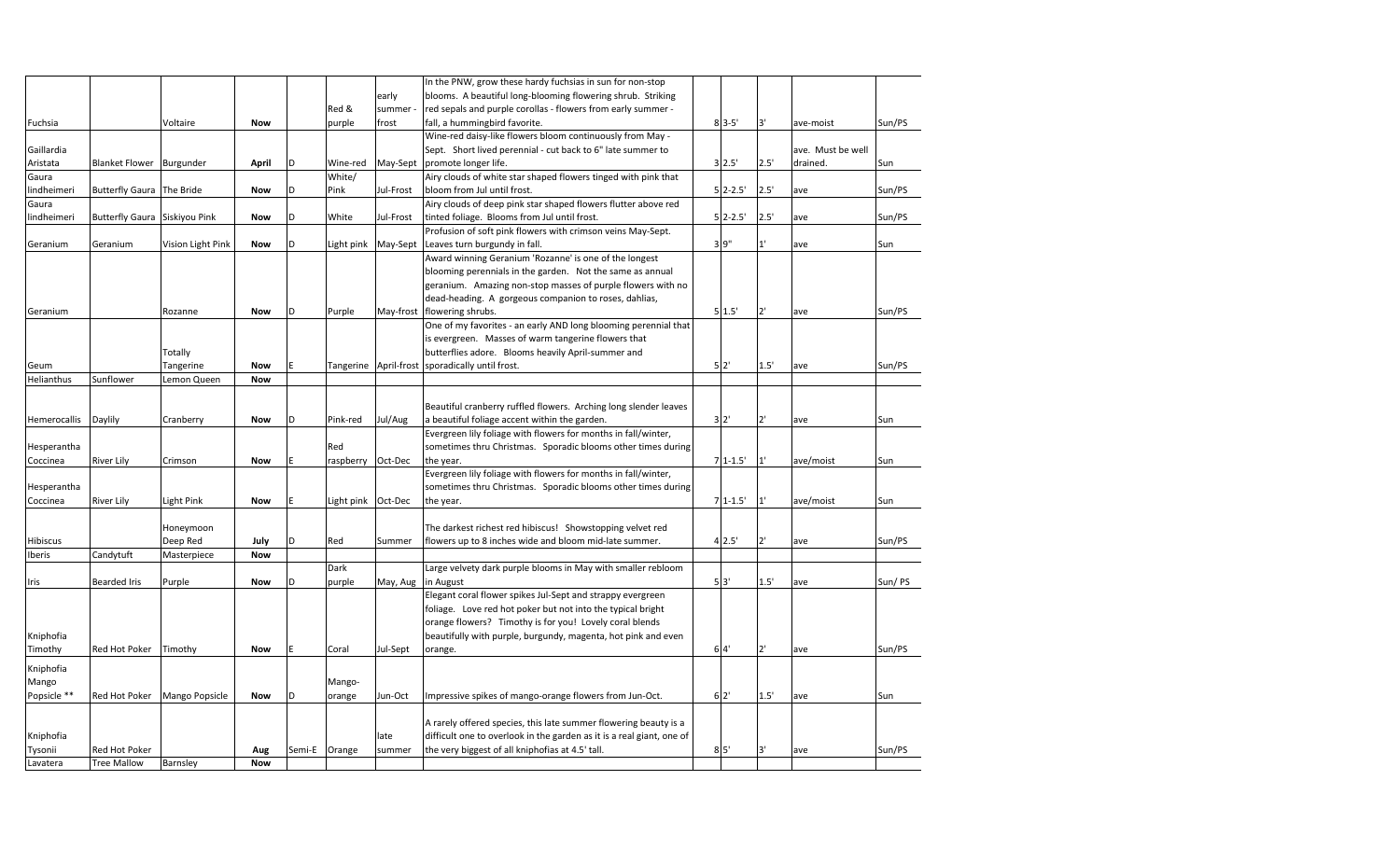| Lavatera                   | <b>Tree Mallow</b>         | <b>Burgundy Wine</b> | Late June  |   |                      |           |                                                                   |                |          |                   |        |
|----------------------------|----------------------------|----------------------|------------|---|----------------------|-----------|-------------------------------------------------------------------|----------------|----------|-------------------|--------|
|                            |                            |                      |            |   |                      | early     |                                                                   |                |          |                   |        |
|                            |                            |                      |            |   |                      | summer-   | Bright pink hollyhock like flowers on a semi-evergreen bush       |                |          | ave. Must be well |        |
| Lavatera Olbia Tree Mallow |                            | Rosea                | <b>Now</b> |   | Pink                 | fall      | from early summer - fall. Cut back to 12" in spring.              | $74' - 7'$     | 5'       | drained.          | Sun    |
|                            |                            |                      |            |   |                      |           | Evergreen shrub with fragrant silver-gray foliage and deep        |                |          |                   |        |
| Lavendula                  | Lavender                   | Hidcote              | <b>Now</b> |   | Purple               | Jun-Aug   | purple flower spikes Jun-Aug.                                     | 5'2'           | 2'       | ave               | Sun    |
| Leonotis                   |                            |                      |            |   |                      |           | Semi-evergreen, erect shrub prized for its dazzling orange        |                |          |                   |        |
| Leonurus                   | Lion's Tail                |                      | <b>Now</b> |   |                      |           | flowers, reminiscent of Lion's tails.                             | 8 <sup>5</sup> | 5'       | ave               | Sun    |
| Lilium                     | Lily                       | Empoli               | <b>Now</b> |   |                      |           |                                                                   |                |          |                   |        |
|                            |                            |                      |            |   |                      |           |                                                                   |                |          |                   |        |
|                            |                            |                      |            |   |                      |           | Turks cap lilies can take more shade than other lilies making     |                |          |                   |        |
|                            |                            |                      |            |   |                      |           | them valualbe in light woodland settings - they prefer sun or     |                |          |                   |        |
| Lilium                     |                            |                      |            |   |                      |           | light shade. Bountiful bright pink 2-4" blooms in early-mid       |                |          | ave. Must be well |        |
| Martagon                   | <b>Turks Cap</b>           | Pink                 | July       | D | Pink                 | Summer    | summer - lovely in light shade or sun with ferns and hostas.      | $3'3'-6'$      | 2'       | drained.          | Sun/PS |
|                            |                            |                      |            |   |                      |           | Forms new bulbs in different spots than the original plant. In a  |                |          |                   |        |
|                            |                            |                      |            |   |                      |           | few years plants will form loose colonies with younger and        |                |          |                   |        |
|                            |                            |                      |            |   |                      |           | older bulbs. Beautiful rare lily with incredible large "recurved" |                |          |                   |        |
| Lilium                     |                            |                      |            |   | Cream/               |           | flowers - creamy lime with burgundy center - that bloom in        |                |          | ave. Must be well |        |
| nepalese                   |                            |                      | Sept       |   | burgundy             | Jun/Jul   | Jun/Jul                                                           | $72-4$         |          | drained.          | PS     |
| Lilium                     |                            | incl 6 double        |            |   |                      |           | Exotic bright & showy orange flowers covered in black spots       |                |          | ave. Must be well |        |
| tigrinum                   | <b>Tiger Lily</b>          | tigers               | <b>Now</b> |   | Orange               | Jul/Aug   | and blooming in Jul/Aug.                                          | 3 <sup>4</sup> | 1'       | drained.          | Sun    |
|                            |                            |                      |            |   |                      |           | Nicknamed "Tree Mallow", M. sylvestris mauritiana has foliage     |                |          |                   |        |
|                            |                            |                      |            |   |                      |           | that closely resembles the Hollyhock, being large and coarse in   |                |          |                   |        |
| Malva                      |                            |                      |            |   |                      |           | texture. Abundant 3 inch wide, rich purple flowers with plum      |                |          | ave. Must be well |        |
| Sylvestris                 | Mallow                     | Mauritiana           | <b>Now</b> |   | Dark violet Jun-Sept |           | veins from Jun-Sept.                                              | $43 - 4'$      | $2 - 3'$ | drained.          | Sun    |
| Malva                      |                            |                      |            |   | Pink/                |           | Abundance of 2" soft pink flowers with striking, raspberry-       |                |          | ave. Must be well |        |
| Sylvestris                 | Mallow                     | Zebrina              | July       | D | magenta              | Jun-Sept  | purple veins Jun-Sept                                             | $43 - 4'$      | $2 - 3'$ | drained.          | Sun    |
|                            |                            |                      |            |   |                      |           | Numerous curious, lantern-like buds open into a huge              |                |          |                   |        |
| Michauxia                  |                            |                      |            |   |                      | early     | candelabra of branching stems holding fantastic, pure white,      |                |          |                   |        |
| Campanuloide Michaux's     |                            |                      |            |   |                      | summer-   | passion-flower-like blooms, beginning in early summer and         |                |          |                   |        |
|                            | Bellflower                 |                      | Now.       | D | White                | Aug       | continuing until August if dead-headed.                           | 5 <sup>1</sup> | 3'       | ave               | Sun    |
|                            |                            | <b>Electric Neon</b> |            |   |                      |           |                                                                   |                |          |                   |        |
| Monada                     | Bee Balm                   | Pink                 | <b>Now</b> |   |                      |           |                                                                   |                |          |                   |        |
|                            |                            |                      |            |   |                      |           | A real drama queen covered in brilliant tufted scarlet blooms in  |                |          |                   |        |
| Monarda                    | Bee Balm                   | Panorama Red         | <b>Now</b> | D | Scarlet              | June-July | June-July.                                                        | 3'3'           | 2'       | ave               | Sun    |
|                            |                            |                      |            |   |                      |           |                                                                   |                |          |                   |        |
|                            |                            |                      |            |   |                      |           |                                                                   |                |          |                   |        |
|                            |                            |                      |            |   |                      |           |                                                                   |                |          |                   |        |
| Mukdenia                   |                            | <b>Crimson Fans</b>  | <b>Now</b> |   |                      |           |                                                                   |                |          |                   |        |
|                            |                            |                      |            |   |                      |           |                                                                   |                |          |                   |        |
|                            |                            |                      |            |   |                      |           | One of the hardiest, tallest, and longest blooming Catmint.       |                |          |                   |        |
| Nepeta                     | Catmint                    | Six Hills Giant      | July       | D | Purple               | May-Sept  | Lovely light purple flowers on vertical stems May-Sept.           | $4'2-3'$       | $2 - 3'$ | ave/dry           | Sun/PS |
| Papavar                    |                            |                      |            |   | scarlet-             |           | Large crepe-paper like scarlet orange petals around dark centers  |                |          |                   |        |
| Orientale                  | Oriental Poppy Brilliant   |                      | <b>Now</b> |   | orange               |           | May-June in May-June.                                             | 3'2.5'         | 1.5'     | ave               | Sun    |
|                            |                            |                      |            |   |                      |           |                                                                   |                |          |                   |        |
| Papavar                    |                            |                      |            |   | Red, pink,           |           | Large crepe-paper like petals in rich red, pink, and purple with  |                |          |                   |        |
| Orientale                  | Oriental Poppy Fruit Punch |                      | Now        |   | purple               |           | May-June dark centers in May-June.                                | 3'2.5'         | 1.5'     | ave               | Sun    |
| Papavar                    |                            | Princess Victoria    |            |   | Salmon-              |           | Large crepe-paper like salmon pink petals around dark centers     |                |          |                   |        |
| Orientale                  | Oriental Poppy Louise      |                      | Now        |   | pink                 |           | May-June in May-June.                                             | 3'2.5'         | 1.5'     | ave               | Sun    |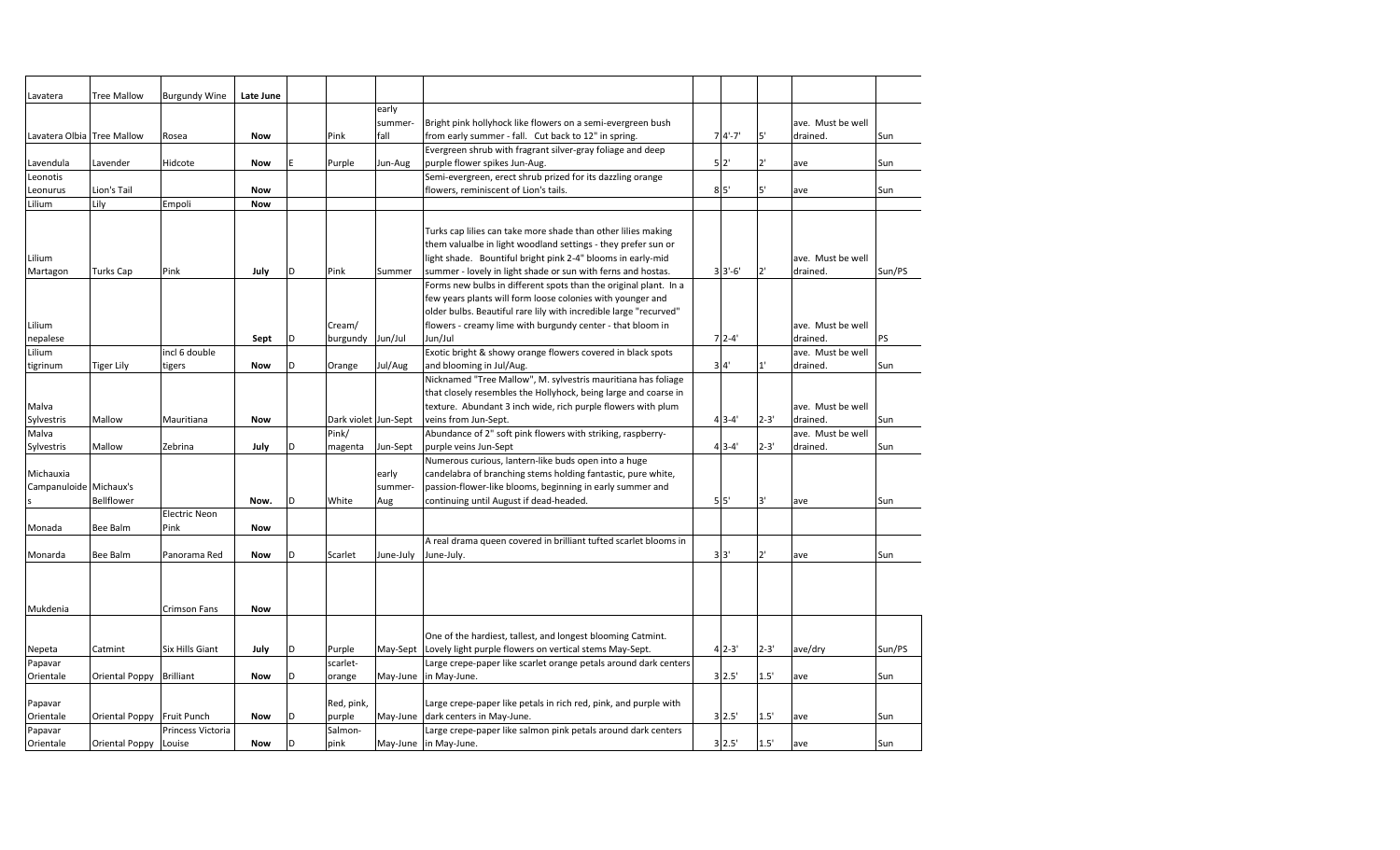| Papavar                |                              |                                |                          |                  |                               |                 | Large crepe-paper like silky white petals around dark centers in                                                                                                                                                                                                   |      |                |                      |                               |                  |
|------------------------|------------------------------|--------------------------------|--------------------------|------------------|-------------------------------|-----------------|--------------------------------------------------------------------------------------------------------------------------------------------------------------------------------------------------------------------------------------------------------------------|------|----------------|----------------------|-------------------------------|------------------|
| Orientale              | Oriental Poppy               | <b>Royal Wedding</b>           | Late June D              |                  | White                         | May-June        | May-June.                                                                                                                                                                                                                                                          |      | 3 2.5'         | 1.5'                 | ave                           | Sun              |
| Papavar                |                              |                                |                          |                  | Burgundy-Summer-              |                 | A profusion of cut petals in burgundy to almost black makes<br>'Black Swan' a must-have flower for cottage gardens, at home<br>among annual larkspurs and early summer bloomers. Annual                                                                            | Annu |                |                      |                               |                  |
| Somniferum             | Poppy                        | <b>Black Swan</b>              | <b>Now</b>               | ID               | black                         | early fall      | but will self-seed for new plants next year.                                                                                                                                                                                                                       | al   | 2'             | $1^{\prime}$         | ave-moist                     | Sun              |
| Paulownia<br>Tomentosa |                              |                                | <b>Now</b>               |                  | Purple                        | May             | Commonly called royal paulownia, empress tree or princess<br>tree, is native to China. It is a fast-growing, deciduous tree that<br>is primarily grown for its profuse spring bloom of foxglove-like<br>flowers and its huge leaves. This is a tree - to 30' tall. |      | 5 30-40        | 30'                  | Ave                           | Sun/PS           |
| Penstemon              | Beard-tongue                 | Pink                           | Now                      | D                | Light pink Jul-Oct            |                 | Lovely light pink blooms. Plant and top dress with 1/4" gravel.                                                                                                                                                                                                    |      | 5 3"           |                      | ave - must be well<br>drained | Sun              |
| Penstemon              | Beard-tongue                 | Raven                          | Now                      | D                | Purple-red Jul-Oct            |                 | Masses of striking dark purple-red blooms from Jul-Oct. Long-<br>blooming. Plant and top dress with 1/4" gravel.                                                                                                                                                   |      | 5 <sup>3</sup> | $2 - 3'$             | ave - must be well<br>drained | Sun              |
| Penstemon              | Beard-tongue                 | Ruby                           | <b>Now</b>               | D                | Raspberry<br>red/pink         |                 | Vivid raspberry red-pink tubular blooms. Very long flowering:<br>Jun until frost. One of my absolute favorites. Plant and top<br>June-Frost dress with 1/4" gravel.                                                                                                |      | 5 <sup>3</sup> | $2 - 3'$             | ave - must be well<br>drained | Sun              |
| Penstemon              | Beard-tongue                 | <b>Twizzle Blue</b>            | Now                      | D                | Blue                          | Jul-Oct         | Masses of striking blue flowers from Jul-Oct. Long-blooming.<br>Plant and top dress with 1/4" gravel.                                                                                                                                                              |      | 5 <sup>3</sup> | 2'                   | ave - must be well<br>drained | Sun              |
| Penstemon              | Beard-tongue                 | <b>Twizzle Coral</b>           | Now                      | D                | Coral pink Jul-Oct            |                 | Masses of striking coral blooms from Jul-Oct. Long-blooming.<br>Plant and top dress with 1/4" gravel.                                                                                                                                                              |      | 5'3'           | $2^1$                | ave - must be well<br>drained | Sun              |
| Persicaria             |                              | Firetail                       | <b>Now</b>               |                  |                               |                 |                                                                                                                                                                                                                                                                    |      |                |                      |                               |                  |
| Phlomis<br>Russeliana  | Jerusalem Sage               |                                | Now                      |                  | yellow                        | Jun-Aug         | Unusual whorls of soft yellow flowers Jun-Aug and and large<br>olive-green leaves.                                                                                                                                                                                 |      | 8 3.5'         | 3.5'                 | ave/low/ well<br>drained      | Sun/PS           |
| Phlomis<br>Cashmeriana | Jerusalem Sage               |                                | Aug                      |                  | Lavender<br>pink              | Jun-Aug         | Unusual whorls of soft lavender-pink flowers Jun-Aug and and<br>large olive-green leaves.                                                                                                                                                                          |      | 83.5'          | $2^+$                | ave/low/ well<br>drained      | Sun/PS           |
| Phlomis<br>Tuberosa    |                              | Jerusalem Sage Bronze Flamingo | Now                      |                  | Lilac                         | May/June        | Unusual whorls of soft lilac flowers on red stems May-Jun.                                                                                                                                                                                                         |      | 8'3.5'         | 3.5'                 | ave/low/ well<br>drained      | Sun/PS           |
|                        |                              |                                |                          |                  |                               | Jun-            | Covered in cherry red tubular flowers - irresistable to<br>hummingbirds. Blooms from June until Nov/Dec. Semi-                                                                                                                                                     |      |                |                      |                               |                  |
| Phygelius<br>Phygelius | Cape Fuchsia<br>Cape Fuchsia | Cherry Ripe<br>Magenta         | <b>Now</b><br><b>Now</b> | Semi-E<br>Semi-E | Cherry red Nov/Dec<br>Magenta | Jun-<br>Nov/Dec | evergreen.<br>Covered in magenta tubular flowers - irresistable to<br>hummingbirds. Blooms from June until Nov/Dec. Semi-<br>evergreen.                                                                                                                            |      | 7'3'<br>7'3'   | $2 - 3'$<br>$2 - 3'$ | ave<br>ave                    | Sun/PS<br>Sun/PS |
| Phygelius              | Cape Fuchsia                 | Pink Elf                       | Aug                      | Semi-E           | Pink-Red                      | Jun-<br>Nov/Dec | Covered in pinkish-red tubular flowers - irresistable to<br>hummingbirds. Blooms from June until Nov/Dec. Semi-<br>evergreen.                                                                                                                                      |      | 7'3'           | $2 - 3'$             | ave                           | Sun/PS           |
| Primula<br>Japonica    | Candelabra<br>Primula        | Apple Blossom                  | July                     |                  | light pink May/Jun            |                 | Not the common short primula - this candelabra variety has<br>beautiful light pink flowers from late spring to early summer.<br>This group of primrose is always a standout in the woodland<br>garden because of their tiered, stately flowers.                    |      | 5 1.5'         | $11^{\circ}$         | moist                         | Part<br>shade    |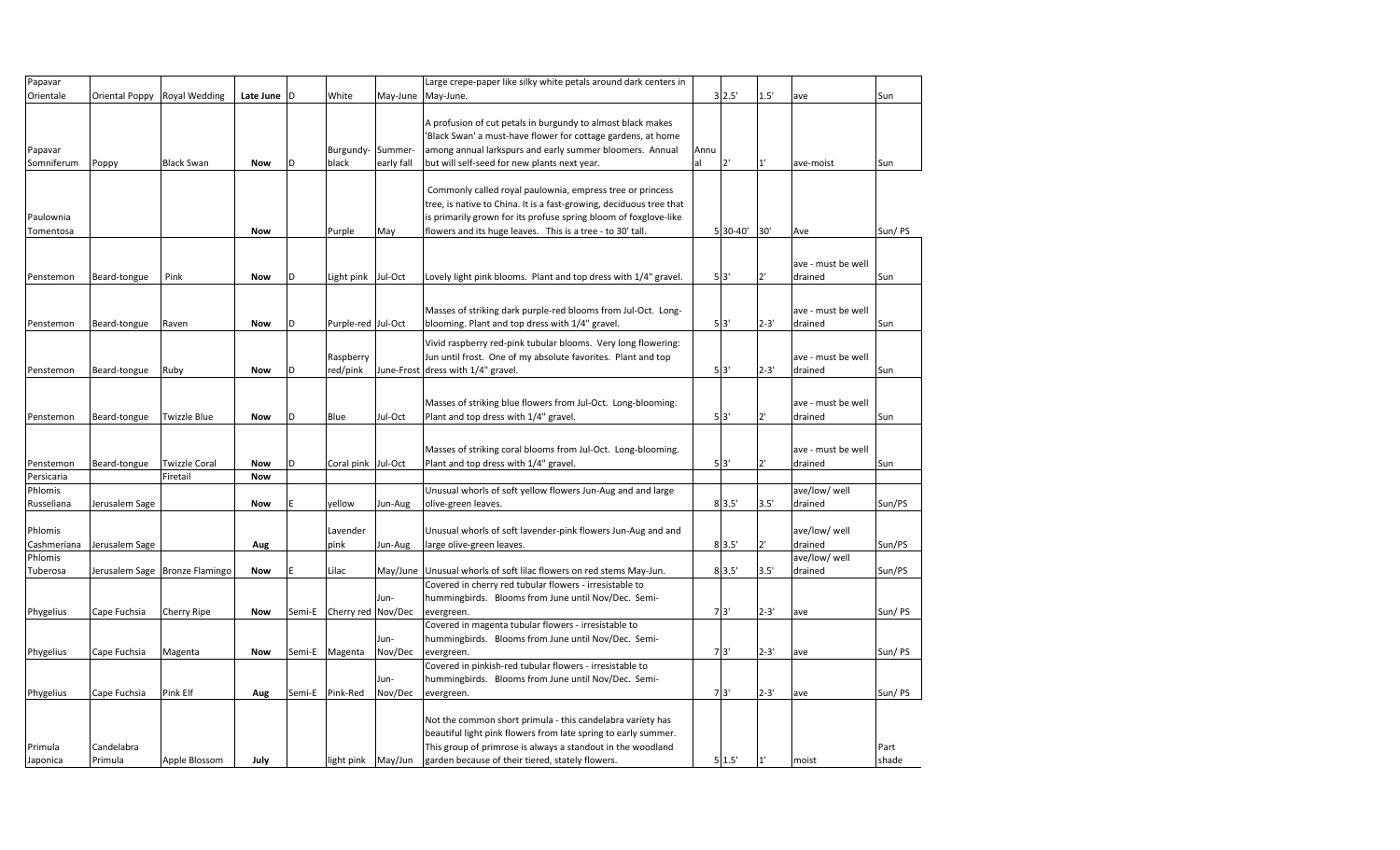|             |                      |                 |            |   |                    |             | Not the common short primula - this candelabra variety has               |                |          |                  |        |
|-------------|----------------------|-----------------|------------|---|--------------------|-------------|--------------------------------------------------------------------------|----------------|----------|------------------|--------|
|             |                      |                 |            |   |                    |             | beautiful crimson flowers from late spring to early summer. This         |                |          |                  |        |
| Primula     | Candelabra           |                 |            |   |                    |             | group of primrose is always a standout in the woodland garden            |                |          |                  | Part   |
| Japonica    | Primula              | Millers Crimson | Now        |   | Red                | May/Jun     | because of their tiered, stately flowers.                                | 5' 1.5'        | 1'       | moist            | shade  |
|             |                      |                 |            |   |                    |             | Very unique. Tubular Foxglove-like flowers (but no relation)             |                |          |                  |        |
|             | Chinese              |                 |            |   |                    |             | are Rosy pink with yellow/red dotted throats - long blooming             |                |          |                  |        |
| Rehmannia   | Foxglove             | Rufus           | Now        | D | Pink               |             | May-Sept   from May - Sept                                               | $7'2-3'$       | 1.5'     | ave              | Sun/PS |
|             |                      |                 |            |   |                    |             |                                                                          |                |          |                  |        |
|             |                      |                 |            |   |                    |             | Our beautiful native shrub - the red flowering current drips with        |                |          |                  |        |
|             | <b>Red Flowering</b> |                 |            |   |                    |             | red-pink flowers in spring. One of our first natives to bloom and        |                |          |                  |        |
| Ribes Sang. | Currant              |                 | Now        | D | Red-pink           | April-May   | an important food source for pollinators.                                | 5 10'          | 5'       | ave              | Sun/PS |
|             |                      |                 |            |   |                    |             |                                                                          |                |          |                  |        |
|             |                      |                 |            |   |                    |             | Seen in botanical gardens in England, but rarely in the US, this         |                |          |                  |        |
|             |                      |                 |            |   |                    |             | sizeable architectural plant has huge smoky blue-green leaves            |                |          |                  |        |
|             |                      |                 |            |   |                    |             | and upright tresses of pink bristly seed pods that follow the            |                |          |                  |        |
|             |                      |                 |            |   |                    |             | small flowers. Quick growing in warm summer weather, it                  |                |          |                  |        |
| Ricinus     |                      |                 |            |   |                    |             | becomes the focal point of an garden bed. Seeds extremely                |                |          |                  |        |
| Communis    | Castor Bean          | Carmecita Pink  | <b>Now</b> |   | Pink               | Jun-Oct     | toxic, keep away from children and pets at all times. Poisonous          | 9 <sub>6</sub> | 3'       | ave              | Sun    |
|             |                      |                 |            |   |                    |             |                                                                          |                |          |                  |        |
|             |                      |                 |            |   |                    |             | Seen in botanical gardens in England, but rarely in the US, this         |                |          |                  |        |
|             |                      |                 |            |   |                    |             | sizeable architectural plant has huge inky purple leaves and and         |                |          |                  |        |
|             |                      |                 |            |   |                    |             | seed pods that follow the small flowers. Quick growing in warm           |                |          |                  |        |
|             |                      |                 |            |   |                    |             | summer weather, it becomes the focal point of an garden bed.             |                |          |                  |        |
| Ricinus     |                      |                 |            |   | purple             |             | Seeds extremely toxic, keep away from children and pets at all           |                |          |                  |        |
| Communis    | Castor Bean          | New Zealand     | <b>Now</b> |   | seed pods Jun-Oct  |             | times. Poisonous.                                                        | $96-10'$       | 3'       | ave              | Sun    |
|             |                      |                 |            |   |                    |             |                                                                          |                |          |                  |        |
|             |                      |                 |            |   |                    |             | Vigorous and bushy shrub that blooms spring to summer and                |                |          |                  |        |
|             |                      |                 |            |   |                    |             | fades nearly back to ground in fall. Huge poppy - 8" wide white          |                |          |                  |        |
| Romneya     |                      |                 |            |   |                    |             | late spring flowers with bright yellow centers and lovely apricot smell. |                |          | low/ summer dry/ |        |
| Coulteri    | <b>Tree Poppy</b>    |                 |            |   |                    | summer      | Makes a spectacular flowering shrub.                                     | $46 - 8'$      | $6 - 8'$ | well drained     | Sun/PS |
|             |                      |                 | Aug        |   | Burgundy-          |             |                                                                          |                |          |                  |        |
| Rudbeckia   | Gloriosa Daisy       | Cherry Brandy   | Now        | D | red                | Jul - Frost | Long-blooming deep ruby-red flowers from July until frost !              | 5'2'           | 15"      | ave              | Sun    |
| Salvia      | Sage                 | Amistad         | Late June  |   |                    |             |                                                                          |                |          |                  |        |
|             |                      |                 |            |   |                    |             |                                                                          |                |          |                  |        |
|             |                      |                 |            |   |                    |             |                                                                          |                |          |                  |        |
|             |                      |                 |            |   |                    |             | Long blooming salvia with deep purple flower spikes from Jun-            |                |          |                  |        |
| Salvia      | Sage                 | Caradonna       | <b>Now</b> |   | Purple             | Jun-Sept    | Sept.                                                                    | 42'            | 1.5'     | ave/ dry         | Sun    |
|             |                      |                 |            |   |                    |             |                                                                          |                |          |                  |        |
|             |                      |                 |            |   |                    |             | Long blooming violet-blue flower spikes (14" long!) on 5' tall           |                |          |                  |        |
|             |                      |                 |            |   |                    |             |                                                                          | 75'            | 3'       |                  |        |
| Salvia      | Sage                 | Indigo Spires   | <b>Now</b> |   | Purple             | Jul-Oct     | plant from Jul-Oct.                                                      |                |          | ave              | Sun    |
|             |                      |                 |            |   | Deep               |             |                                                                          |                |          |                  |        |
|             |                      |                 |            |   | purple-            |             | Deepest purple/blue of the sages and long blooming from May-             |                |          |                  |        |
| Salvia      | Sage                 | May Night       | Now        | D | blue               | May-Aug     | Aug.                                                                     | 42'            | 1.5'     | ave-dry          | Sun    |
| Scabiosa    |                      |                 |            |   |                    |             | Masses of pincushion shaped pink florwers over a long season -           |                |          |                  |        |
| columbaria  | Pincushion           | Pincushion Pink | Now        |   | pink               | Jun-Sept    | Jun-Sept - great for front of the border color.                          | 5 <sup>1</sup> | 1'       | ave              | Sun/PS |
|             |                      |                 |            |   |                    |             | Lovely long lasting blooms start out pink and turn to cranberry          |                |          |                  |        |
|             |                      |                 |            |   | Pink/              |             | in the fall. Basal foliage is evergreen. Spent flowers should be         |                |          |                  |        |
| Sedum       |                      | Autumn Joy      | Now        |   | cranberry Sept-Nov |             | cut down close to the base in fall.                                      | 3'2'           | 1.5'     | ave-dry          | Sun    |